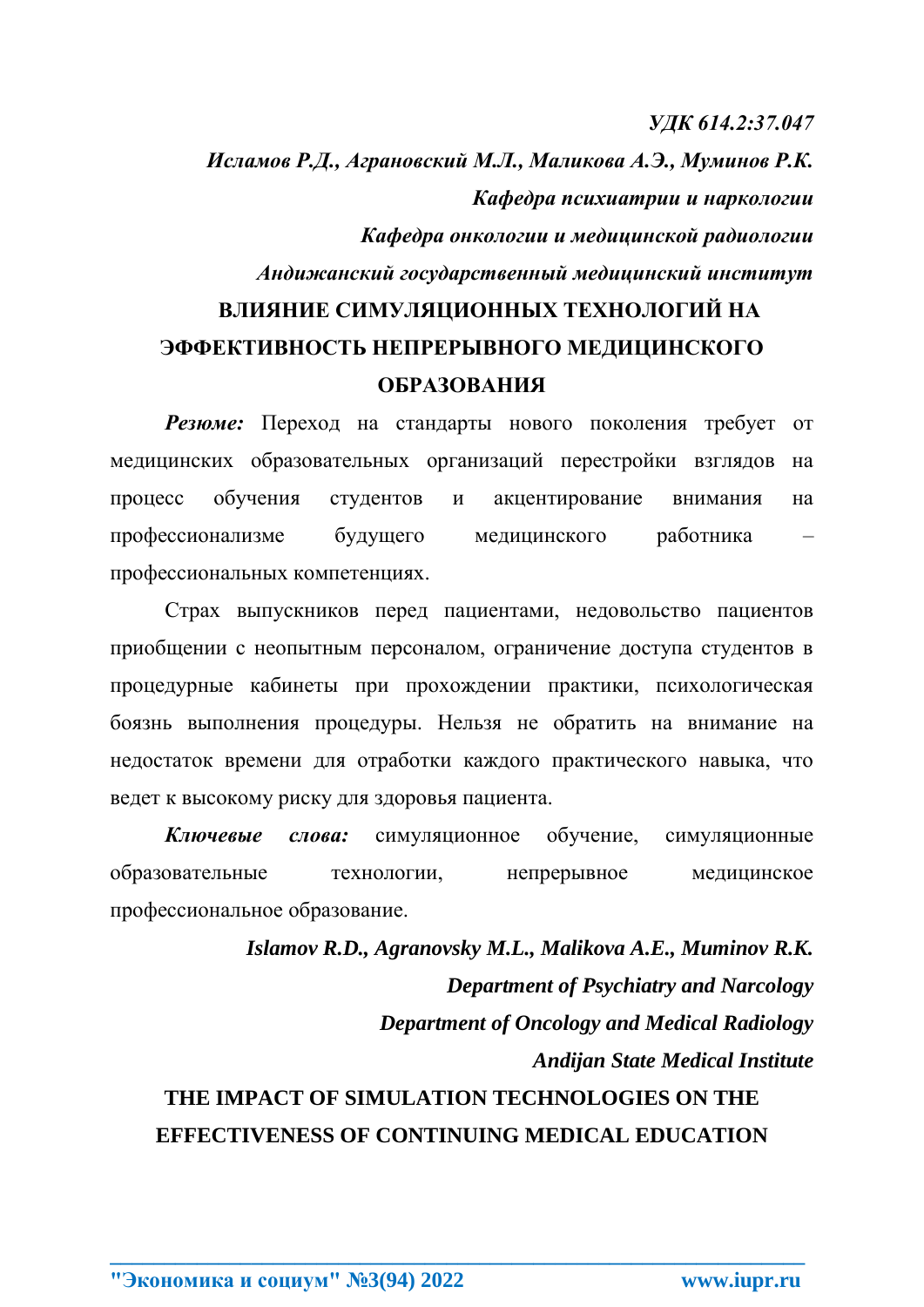*Resume:* The transition to a new generation of standards requires medical educational institutions to restructure their views on the student learning process and to focus on the professionalism of the future medical professional professional competencies.

The fear of graduates in front of patients, the dissatisfaction of patients communicating with inexperienced staff, the restriction of students' access to treatment rooms during practice, the psychological fear of performing the procedure. One cannot but pay attention to the lack of time for practicing each practical skill, which leads to a high risk to the patient's health.

*Key words:* simulation training, simulation educational technologies, continuing medical professional education.

**Introduction.** The history of the use of medical simulation in the training of doctors dates back many millennia and is inextricably linked with the development of medical knowledge and the progress of scientific and technological progress. Thus, the successes of the chemical industry led to the appearance of plastic mannequins, the progress of computer technology predetermined the creation of virtual simulators and patient simulators [4, p 2- 4].

Training on patient simulation robots allows you to assess the initial level of teamwork and significantly increase it in the learning process. In a study conducted on simulators when modeling traumatic shock, a significant increase in team skill during training was proved [1, p. 51].

To influence simulation training on the quality of mastering practical skills, let's compare traditional training and simulation training. The advantages of the first are the following: experience of interaction with different patients; the opportunity to observe the actions of professionals; development of clinical thinking; preparation for independent activity. But it also has its drawbacks: not all students have the opportunity to perform an action on their own; there is a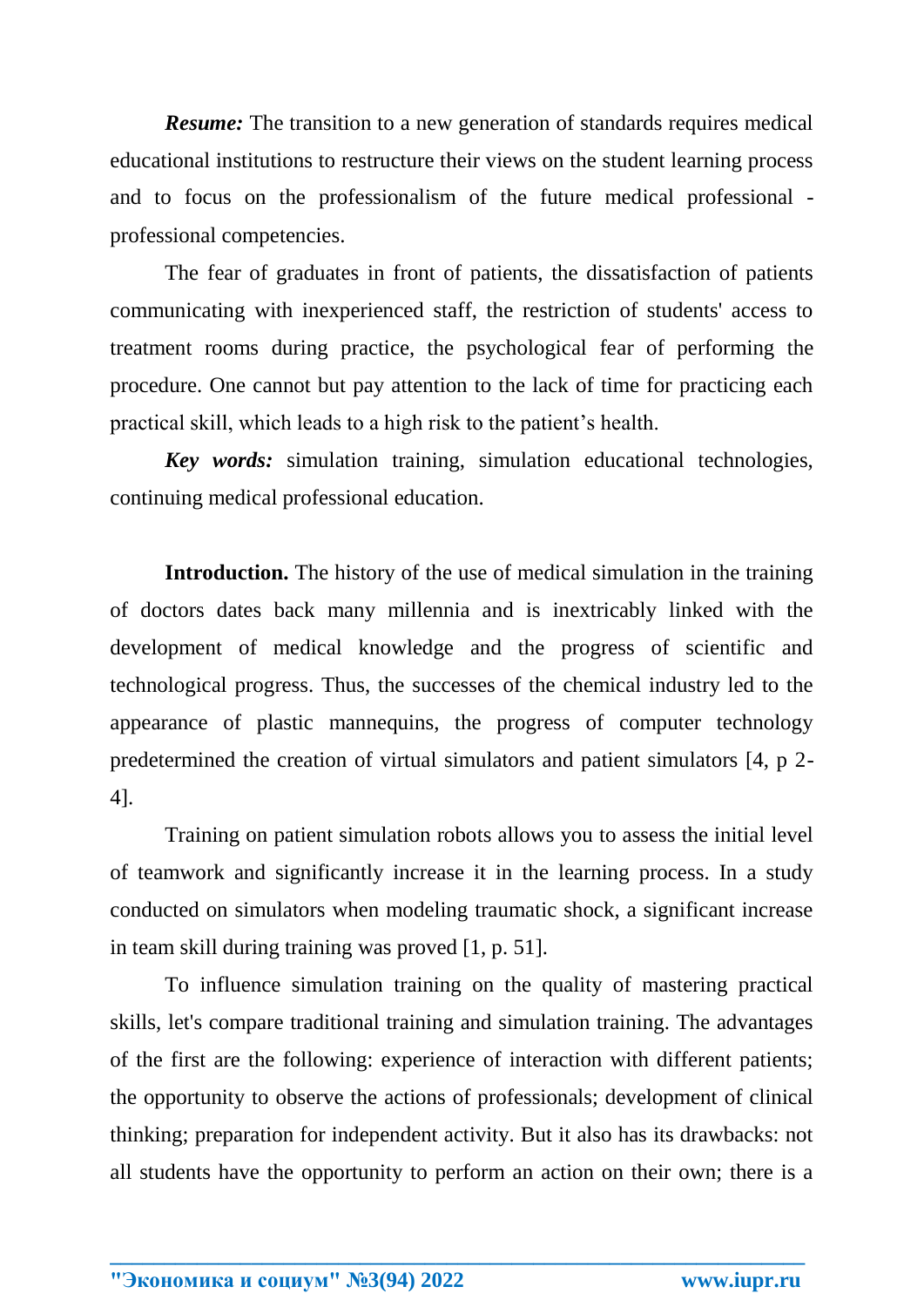high probability of mistakes in the learning process; violation of the patient's right to quality care; there is not always a possibility of pedagogical control of the degree of achievement of competence (performing actions with its justification).

**The purpose of the study.** To study and evaluate the effectiveness of simulation technologies on the basis of the Andijan State Medical Institute.

**Materials and methods of research.** To assess the competence of students of the applied learning model using simulation and traditional technologies, an anonymous questionnaire was conducted, which was attended by 49 second-year students of the Medical Institute specializing in Medical Care.

The study participants were divided into two subgroups. The first subgroup of 25 students studied on mannequins, phantoms and dummies, the other subgroup of 24 students, under the guidance of teachers, studied on patients, on each other, or a lecture format of training was used.

**Results and discussion.** Simulation training is a mandatory component in professional training that uses a model of professional activity in order to enable each student to perform professional activity or its element in accordance with professional standards or procedures for providing medical care.

Conditions for the effective use of simulation training can be created only in specialized training centers. The departments should provide a theoretical justification of the activity, mandatory contact with patients, as many clinical cases of the same condition as possible, as well as, if there are financial opportunities, the formation of individual practical skills on simulators in classrooms. Certification should be carried out in the classrooms of the virtual training clinic. At the same time, the curriculum of the discipline should be adjusted taking into account the certification stage at the Simulation Training Center, methodological materials are mutually consistent with the programs and requirements of professional standards at the modern level.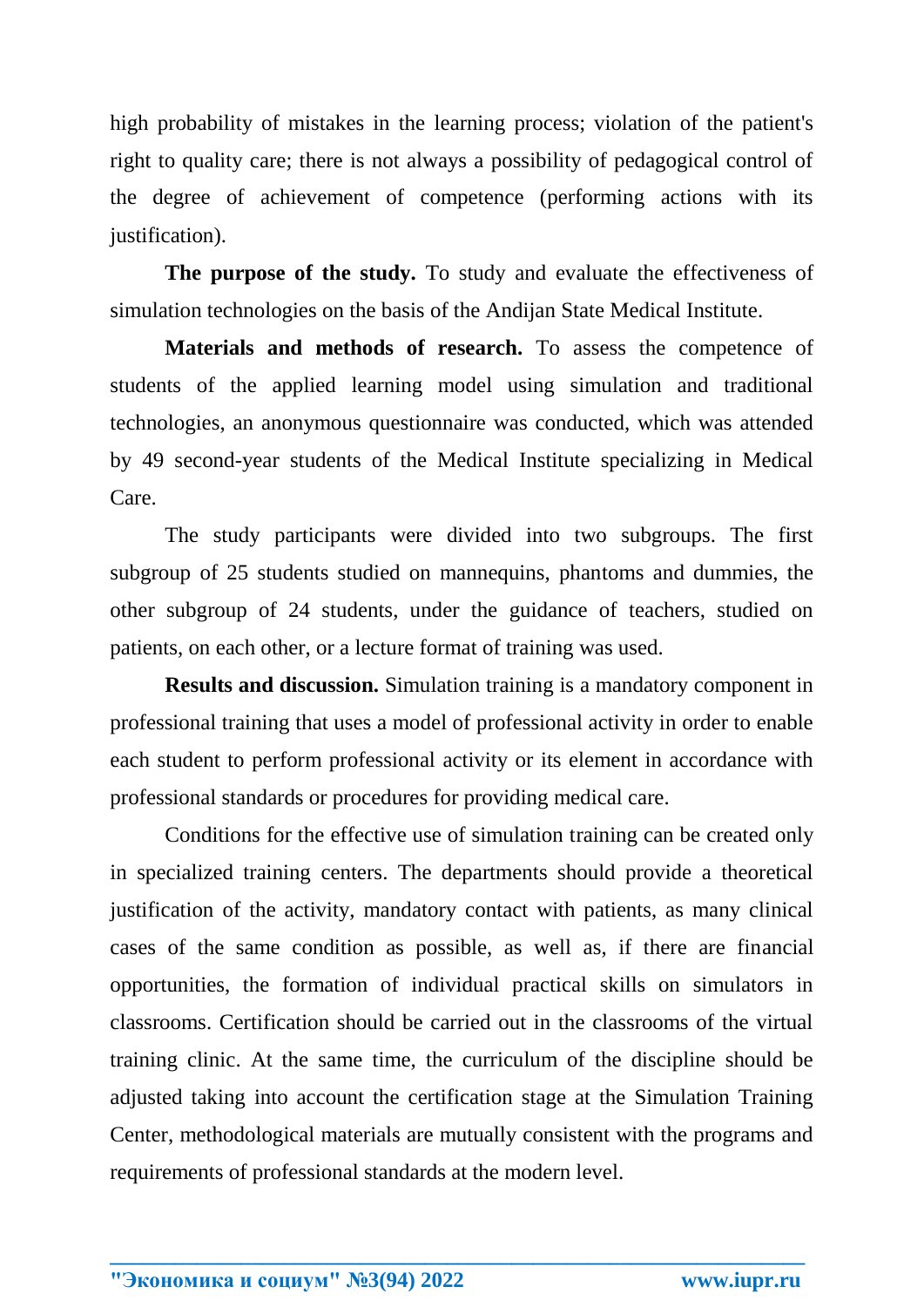The advantage of functioning of separately – allocated centers of simulation training of collective access is due to:

Firstly, the economic feasibility of buying simulators. A number of simulators that could be in demand for high-quality training by different departments have a very high cost. Cheaper simulators, instead of buying the same name for different departments, could be purchased in a wider range. The personnel for the maintenance of these training facilities are concentrated in one place.

Secondly, the possibilities of conducting high–quality role-playing games, which are impossible by the efforts of only one teacher. For example, one of the important goals of training in the field of medical care is the need to form not just individual skills for its implementation, but also to develop clear and confident behavior in the whole situation, namely the need to form a direct algorithm for the behavior of a situation requiring rapid response. It is for this purpose that the activities of the center with the participation of teachers as experts are more effective.

Thirdly, it is in the conditions of a specially equipped center that the content of training can be directed not only to the development of individual skills, but also to interdisciplinary training, teamwork, the development of safe forms of professional behavior and skills, communication with the "patient". Training can take place in the form of educational practice for students, practical classes using modern teaching methods for all other categories of students.

Fourth, one of the advantages of the simulation center is the joint training of doctors and nurses, allowing them to become a real team. For people improving their qualifications, passing joint trainings in a patient's simulation ward or an operating unit can become the basis for reviewing work tactics in order to increase satisfaction with it, as well as its effectiveness.

Thus, from this study it can be said that training with the help of simulators is one of the effective methods of training in the development of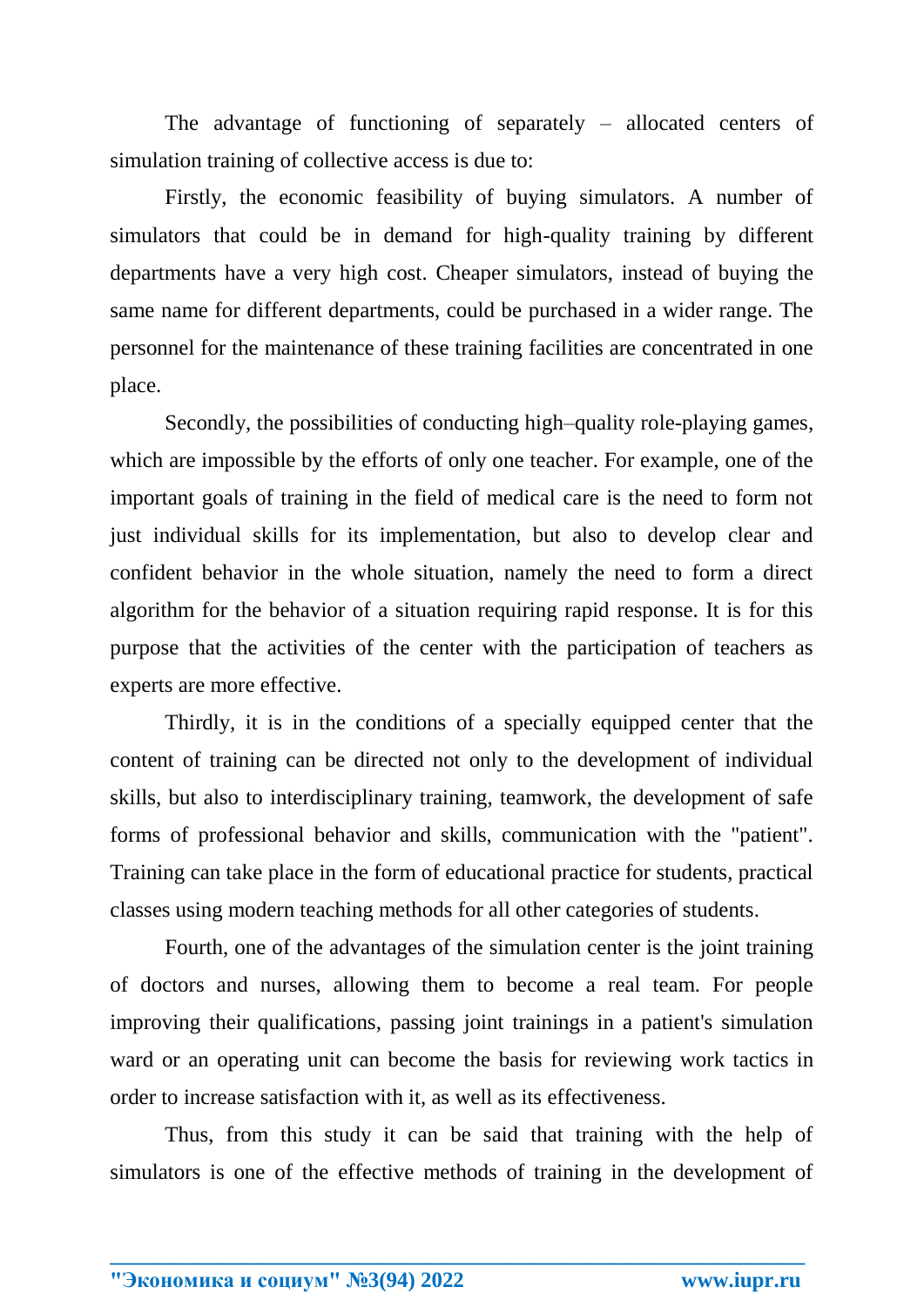practical skills and the formation of professional competencies in a medical university.

Properly organized methodical approach of the staff of the department, the use of methodological developments of algorithms of practical skills make the acquisition of skills faster, clearer, automatism and correctness of skill execution are laid.

The correct organization of the educational process of practice using simulation technologies leads to the acquisition of professional practical skills at a higher level. The effectiveness of teaching using simulation methods is confirmed by the independent work of students in the framework of educational and practical classes.

Simulators used in simulation training save the lives of patients, allowing them to make inevitable mistakes during the training period not on living people, thanks to which they help everyone to become a good specialist. To do this, it is important to understand that in order to get the maximum benefit from classes with imitation of real situations, students need to get into the scenario and act as if they were not facing a simulator, but a real patient. The task of the teacher is to contribute in every possible way to create an atmosphere of a serious and responsible attitude to the lesson for each student.

The use of simulation training technology in the educational process makes it possible to increase the self-esteem of students and listeners, provides an opportunity for each student to repeatedly carry out professional activities or its element in accordance with professional standards and procedures for providing medical care in conditions as close as possible to the real production environment, and therefore prepare themselves for the requirements of the upcoming accreditation.

**Conclusion.** The introduction of simulation training courses into the educational process of training medical personnel at all stages of continuing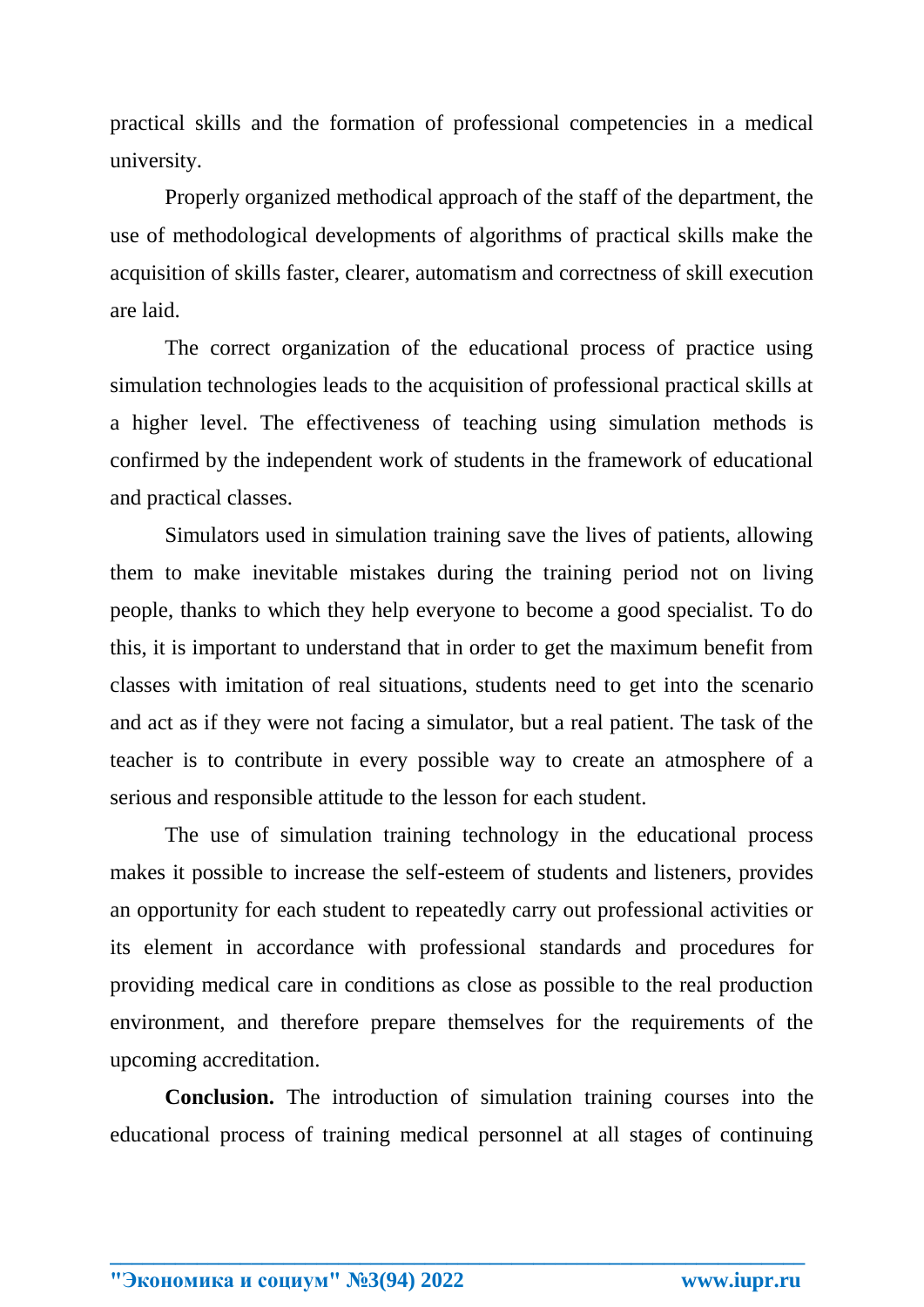medical education will help to reduce medical errors, reduce complications and improve the quality of medical care to the population.

Thus, the method of simulation training is the most effective in preparing a specialist for practical work and in the modern world is the only innovative pedagogical technology capable of reducing the number of errors and improving the quality of training and retraining of medical workers.

## **LIST OF LITERATURE:**

1. Dikman P. Simulation and patient safety / P. Dikman, M. More // Materials of the 1st All-Russian Conference on Simulation training in Critical Condition Medicine with international participation, Moscow, 2012. — M.,  $2012.$  — pp. 44-50.

2. Simulation training in the system of continuous medical professional education / Edited by P. V. Glybochko, Member-cor. of the Russian Academy of Medical Sciences. — M. : Publishing House of the I.M. Sechenov First Moscow State Medical University, 2012. — 120 p.

3. Murin S. The use of simulators in training: a turning point / S. Murin, N. S. Stollenwerk // Virtual technologies in medicine : scientific and practical journal. —  $2010.$  —  $\mathbb{N}$ <sup>o</sup> 1 (5). — P. 7-10.

4. The All-Russian system of simulation training, testing and certification in healthcare / N. B. Naigovzina, V. B. Filatov, M. D. Gorshkov [et al.] // Virtual technologies in medicine : scientific and practical journal. — 2013. —  $N_2$  1 (9). — P. 8.

5. Pakhomova Yu. V. On the role of virtual simulators in the educational process of training doctors / Yu. V. Pakhomova // Medical education and simulation training : conf., Mainz, Germany, November 26-27, 2011. — Mainz, 2011.

6. Pakhomova Yu. V. On the role of virtual simulators in the educational process of NSMU / Yu. V. Pakhomova // Conf. dedicated to the opening of the